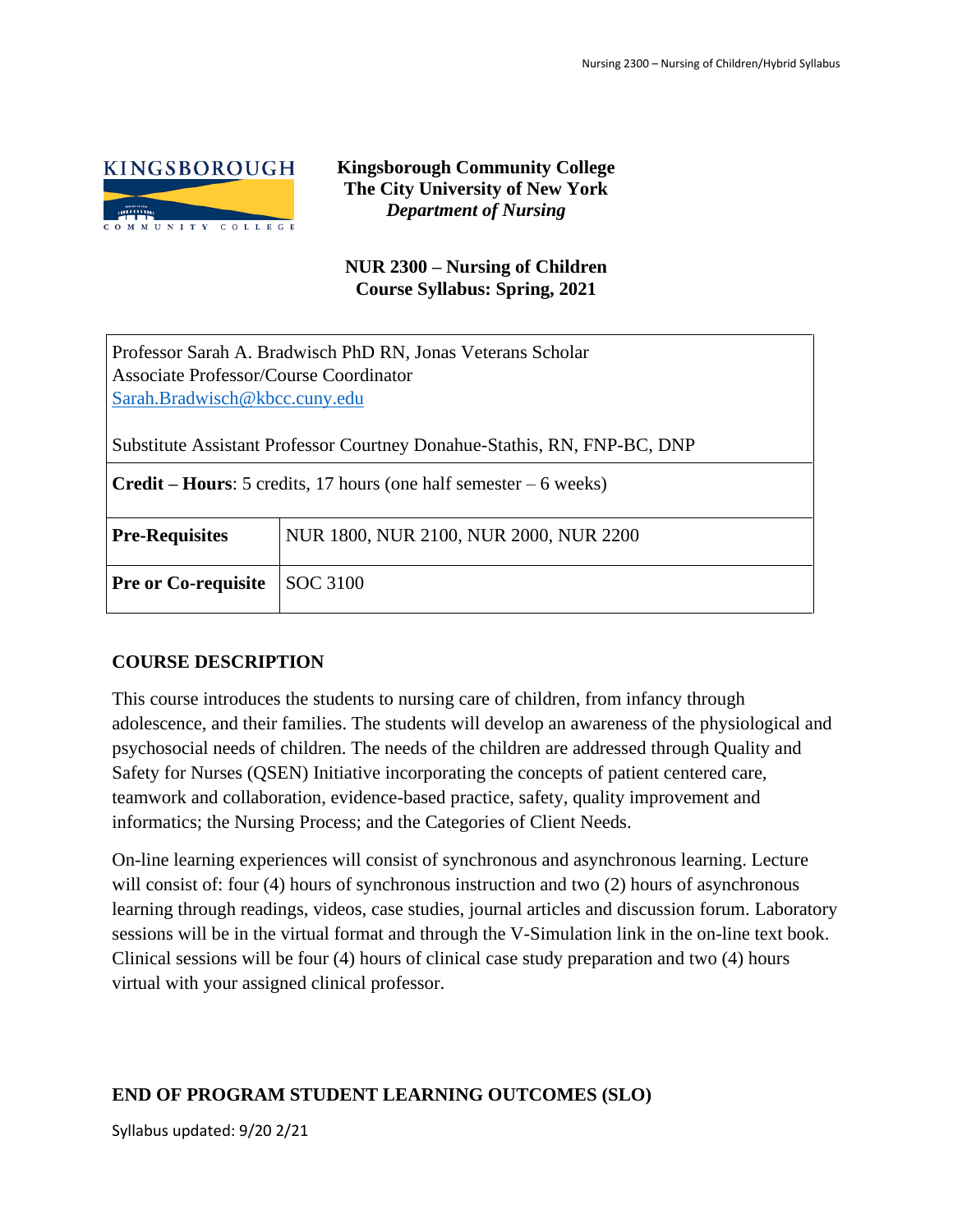The following course SLOs apply when caring for the child and family experiencing acute, complex and/or long-term health alterations. The course SLOs will be achieved by the end of the semester.

- 1. Organize nursing care to provide a safe patient environment.
- 2. Prioritize nursing interventions when providing nursing care.
- 3. Integrate evidence-based nursing practice into nursing care.
- 4. Integrate critical thinking/clinical reasoning strategies when providing nursing care.
- 5. Support principles of teamwork and collaboration when working with members of the interprofessional team.
- 6. Develop appropriate leadership/management strategies when providing nursing care.
- 7. Incorporate the utilization of informatics principles and technology systems while providing nursing care.
- 8. Support ethical and legal principles relevant to the practice of a registered nurse.

### **ATTENDANCE**

Complete participation in class is possible only when students are able to focus attention on the class, therefore, entering the virtual class after it has begun is disrespectful to Faculty and classmates. Talking out of turn or exhibiting other disruptive behaviors is not tolerated and students will be asked to leave the virtual classroom or lab. Student must have video and audio capability turned on in order to participate in the virtual classroom setting.

A student is deemed excessively absent in any course when he or she has been absent 15% of the number of contact hours a class meets during this virtual semester. When a student is excessively absent, a grade of "WU" will be assigned as described in the college catalogue.

# **STUDENT WITH DISABILITIES**

Access-Ability Services (AAS) serves as a liaison and resource to the KCC community regarding disability issues, promotes equal access to all KCC programs and activities, and makes every reasonable effort to provide appropriate accommodations and assistance to students with disabilities. Your instructor will make the accommodations you need once you provide documentation from the Access-Ability office (D-205). Please contact AAS for assistance.

# **EXAM POLICY**

All course exams are administered electronically via ExamSoft. Students will be monitored during the exam therefore it is imperative that the student use a computer with audio and video capabilities. The student testing environment should be in an area with adequate Wi-Fi and free from distractions and personal items. The CUNY [Policy on Academic Integrity](https://www.kbcc.cuny.edu/faculty_staff/documents/Academic_Integrity_Policy.pdf#search=academic%20integrity%20policy%20) is strictly enforced throughout the exam. Any suspected violation of this policy may result in removal

Syllabus updated: 9/20 2/21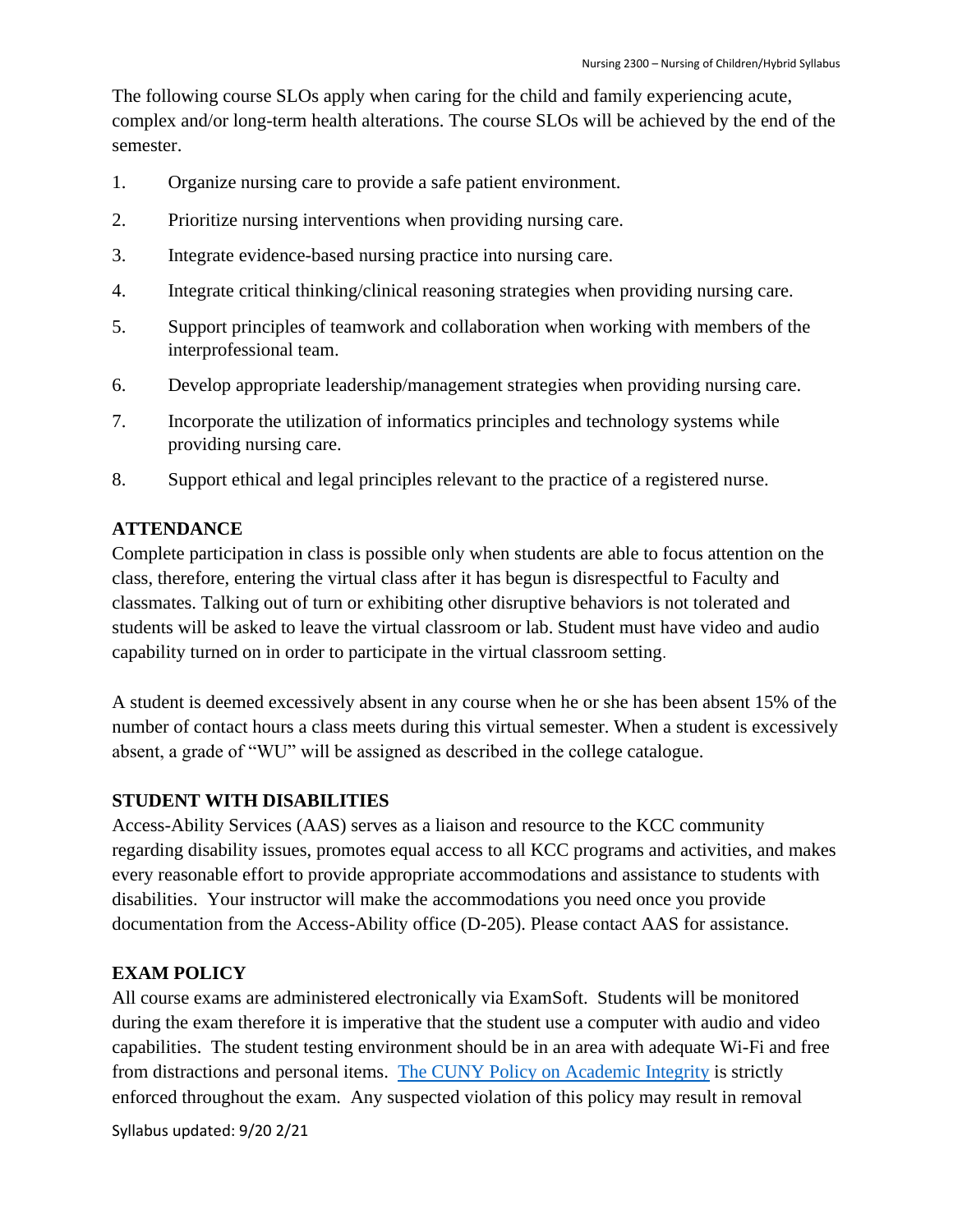from the course. Examples of this behavior include, but are not limited to, talking, use of any reading material, hand gesturing, and presence of other individuals in the immediate area. No headphones (both wireless and non-wireless) or any other device that can receive sound is permitted during the exam. There will be no individual exam reviews with faculty members and there will be no group exam review at the end of the exam.

Please be advised that, pursuant to accreditation requirements, the nursing program requires the mandatory use of remote proctoring tools for exams for all students in all nursing courses, regardless of whether a course is given in person or remotely.

**NUR 2300** – Final grades will be calculated as follows: Please see attached grading rubric for each assignment in blackboard under Course Information.

| Lecture examinations average (2 exams) | 62%                            |
|----------------------------------------|--------------------------------|
| Final examination                      | 35%                            |
| ATI assignments and testing            | 3%                             |
| Clinical competency                    | Satisfactory or Unsatisfactory |
| <b>Discussions</b><br>$\bullet$        | Satisfactory or Unsatisfactory |
| • Case Studies                         | Satisfactory or Unsatisfactory |
|                                        | Satisfactory or Unsatisfactory |
|                                        |                                |

• Writing Assignment

# **Course Organization:**

# **TOPICAL OUTLINE**

*Each Topic incorporates the Categories of Client Needs: Safe and Effective Care Environment (Management of Care, Safety and Infection Control), Health Promotion and Maintenance, Psychosocial Integrity, Physiological Integrity (Basic Care and Comfort, Pharmacological and Parenteral Therapies, Reduction of Risk Potential, Physiological Adaptation*. *Specific weekly topics to be covered are located in your week-to-week schedule.* 

- Orientation to Nursing of Children
- Assessment and Management of the Child who has Respiratory Disorders
- Assessment and Management of the Child who has Cardiovascular Disorders
- Assessment and Management of the Child who has Gastrointestinal Disorders
- Assessment and Management of the Child who has Hematological Disorders
- Assessment and Management of the Child who has Immunological Disorders
- Assessment and Management of the Child who has Musculoskeletal Disorders
- Assessment and Management of the Child who has Genitourinary Disorders
- Assessment and Management of the Child who has Integumentary Disorders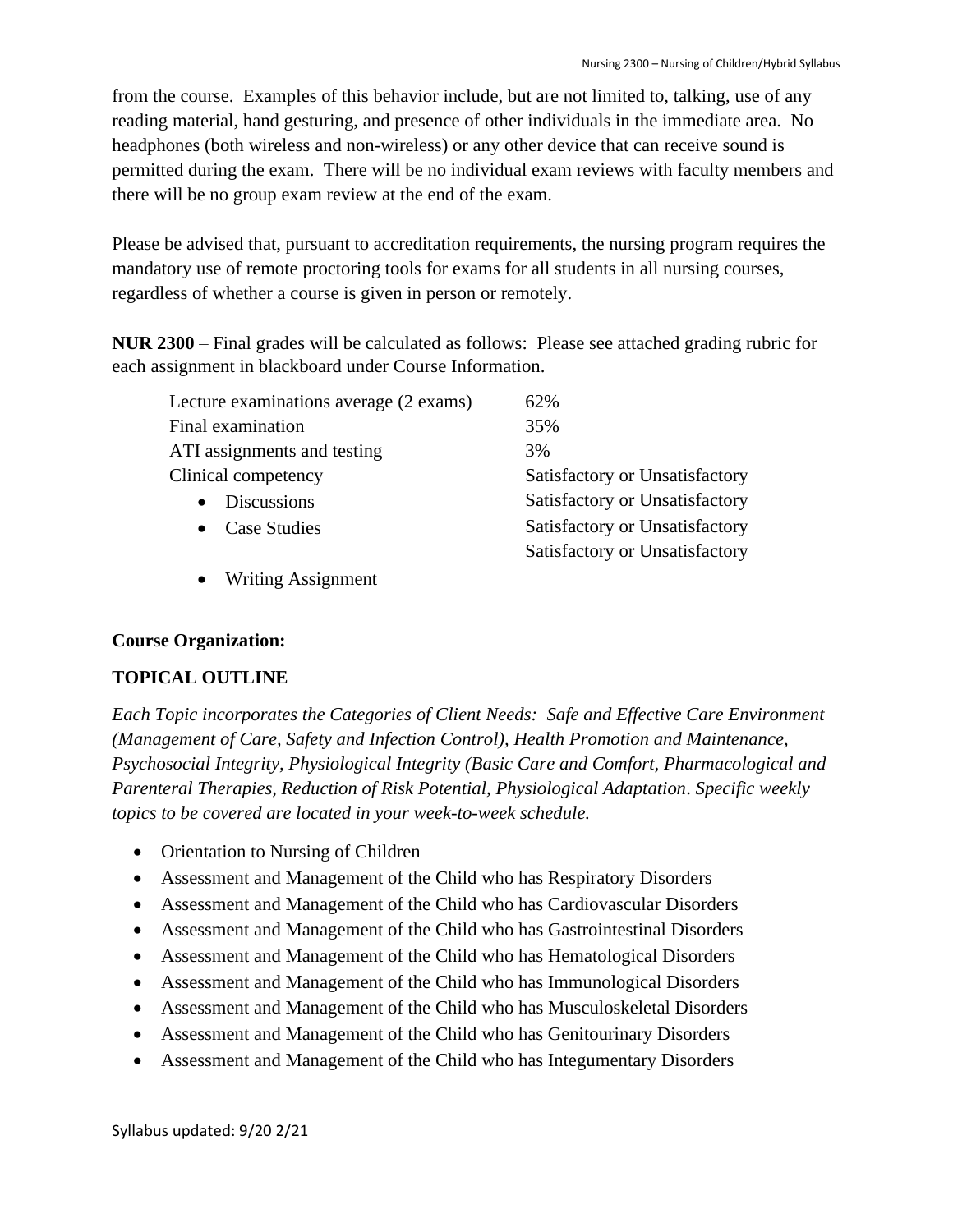### **Content/Lecture Discussion**

### **Unit 1/ Week 1**

# **Orientation to Care of the Children/ Nursing 2300**

- Current trends in health care for children
- Social-Cultural Health Promotion
- Family Influence on Child Health
- End –of-Life-Care
- Developmental Stages of Children - Physical
	- Psychosocial
	- Role of Play
	- Stressor/Coping with hospitalization
	- Therapeutic Communication
	- Pain Management
	- Pediatric Variations
	- National Patient Safety Goals
	- Legal/ethical issues in Pediatric nursing
- Strategies for identifying and managing care of the child during the well-child visit utilizing a team approach
- Strategies relevant to the outcomes of care for the adult for child and family during the well-child visit
- Application of critical thinking processes when practicing safely in the delivery of care for the child and family
- Use of the nursing process throughout the mutually designed plan of care for the child and family

*Assessment and Management of the Infant and Family*

*Week 2 – The Pulmonary and Cardiac System*

- The structure and function of the pulmonary and cardiac system
- Alterations in the pulmonary and cardiac system
- Bronchiolitis/Respiratory Syncytial Sudden Infant Death Syndrome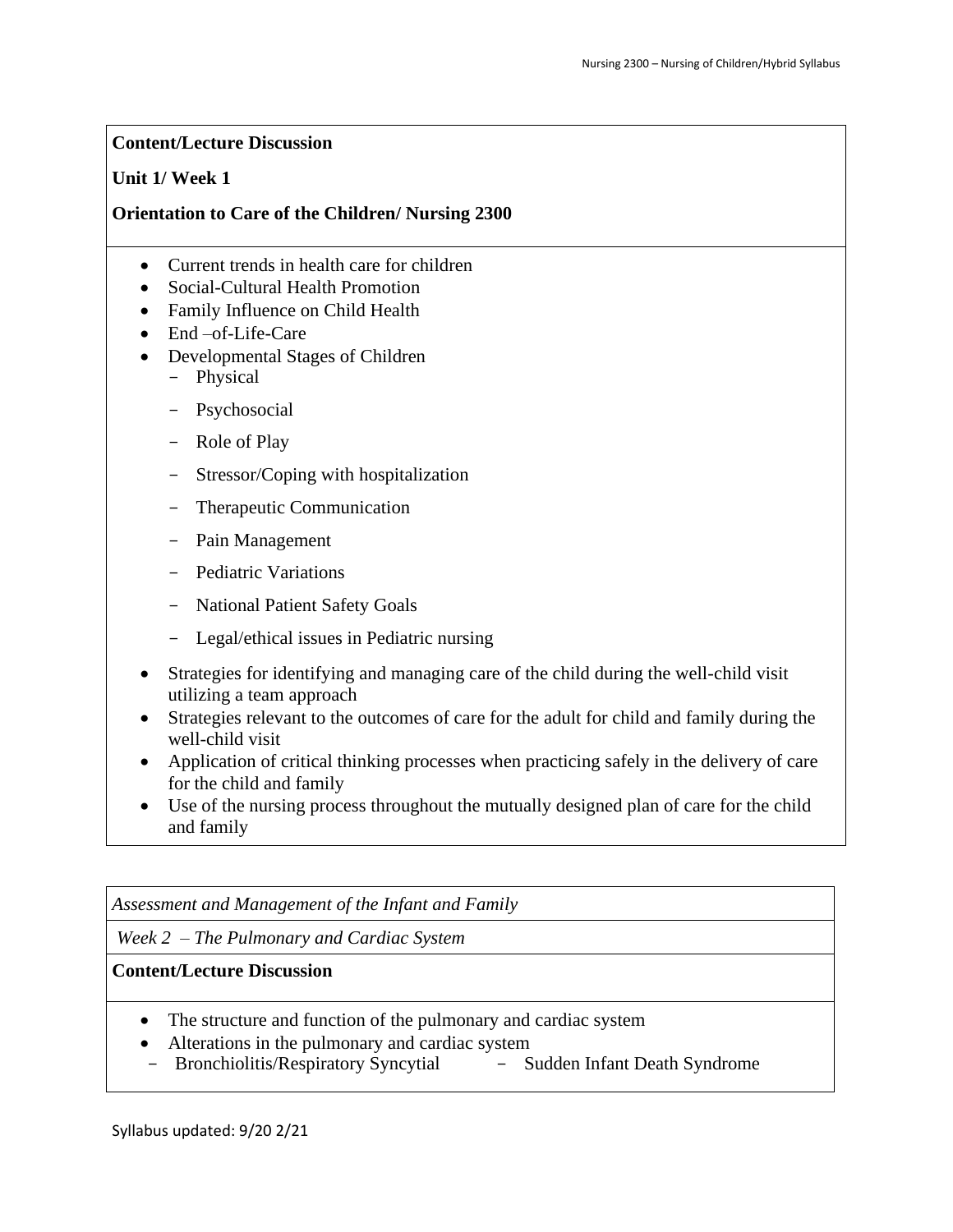| Assessment and Management of the Infant and Family                                                                                                                                          |                                                                                      |  |  |
|---------------------------------------------------------------------------------------------------------------------------------------------------------------------------------------------|--------------------------------------------------------------------------------------|--|--|
| Week $2$ – The Pulmonary and Cardiac System                                                                                                                                                 |                                                                                      |  |  |
| - Apnea of Infancy                                                                                                                                                                          | <b>Congenital Heart Disease</b>                                                      |  |  |
|                                                                                                                                                                                             | – Kawasaki Disease                                                                   |  |  |
| Strategies for identifying and managing care of the child with pulmonary and cardiac<br>$\bullet$<br>complications utilizing a team approach                                                |                                                                                      |  |  |
| $\bullet$<br>health alterations.                                                                                                                                                            | Strategies relevant to the outcomes of care for the child with pulmonary and cardiac |  |  |
| Application of critical thinking processes when practicing safety in the delivery of care<br>$\bullet$<br>for the child with pulmonary and cardiac related needs<br>- Diagnostic procedures |                                                                                      |  |  |

- Pharmacological agents
- for children: electronic medical records

*Week 3 – Fluid and Electrolyte Balance, Gastrointestinal System*

- The structure and function of fluid and electrolyte/gastrointestinal system
- Alterations in fluid and electrolyte balance and the gastrointestinal system
	- Dehydration
	- Gastroenteritis
	- Hirschsprung disease
	- Gastroesophageal reflux disease
	- Cleft lip/Cleft palate
	- Hypertrophic pyloric stenosis
	- Intussusceptions
- Strategies for identifying and managing care of the child with gastrointestinal complications utilizing a team approach
- Strategies relevant to the outcomes of care for the child with electrolyte and gastrointestinal alterations
- Application of critical thinking processes when practicing safety in the delivery of care for the child with gastrointestinal related needs
	- Diagnostic procedures
	- Pharmacological agents
	- Laboratory values
- Use of the nursing process throughout the mutually designated plan of care for the child and family
- Utilization of technology in the care for children: electronic medical records
- Failure to thrive
- Celiac disease
- Appendicitis
- Diabetes Mellitus Type I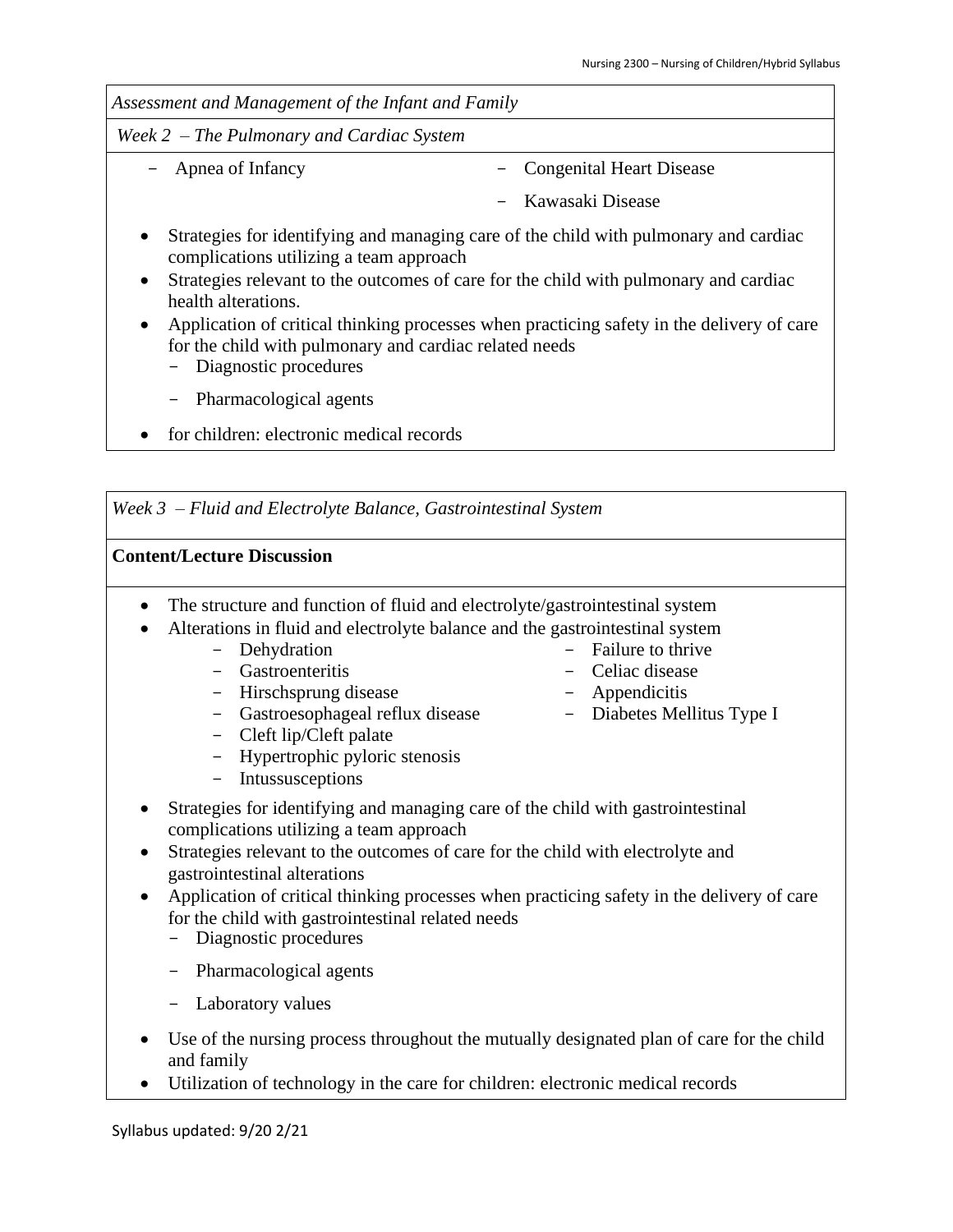*Assessment and Management of the Infant and Family/ Neurological* 

 *Week 3* 

#### **Content/Lecture Discussion**

- Strategies to involve the child and family in reaching successful outcome for the child with congenital defects
	- Developmental Dysplasia of the Hip (DDH)
- -Hydrocephalus -Spina Bifida

- -Congenital clubfoot
- -Cerebral Palsy
- Strategies for identifying and managing care of the child with congenital defects utilizing a team approach
- Strategies relevant to the outcomes of care for the child with congenital defects
- Application of critical thinking processes when practicing safety in the delivery of care for the child with congenital defects.
	- Diagnostic procedures
	- Pharmacologic agents
	- Laboratory values
- Use of the nursing process throughout the mutually designated plan of care for the child and family.
- Utilization of technology in the care for children: electronic medical records

*Assessment and Management of the Toddler and Family*

*Week 4 -Integumentary System*

### **Content/Lecture Discussion**

- The structure and function of the integumentary system
- Integumentary alterations in children
- Eczema

- Child Abuse

- **Scabies**
- Pinworms

- Burns

- Ringworms
- Communicable Diseases
- Acne

- Pediculosis Capitis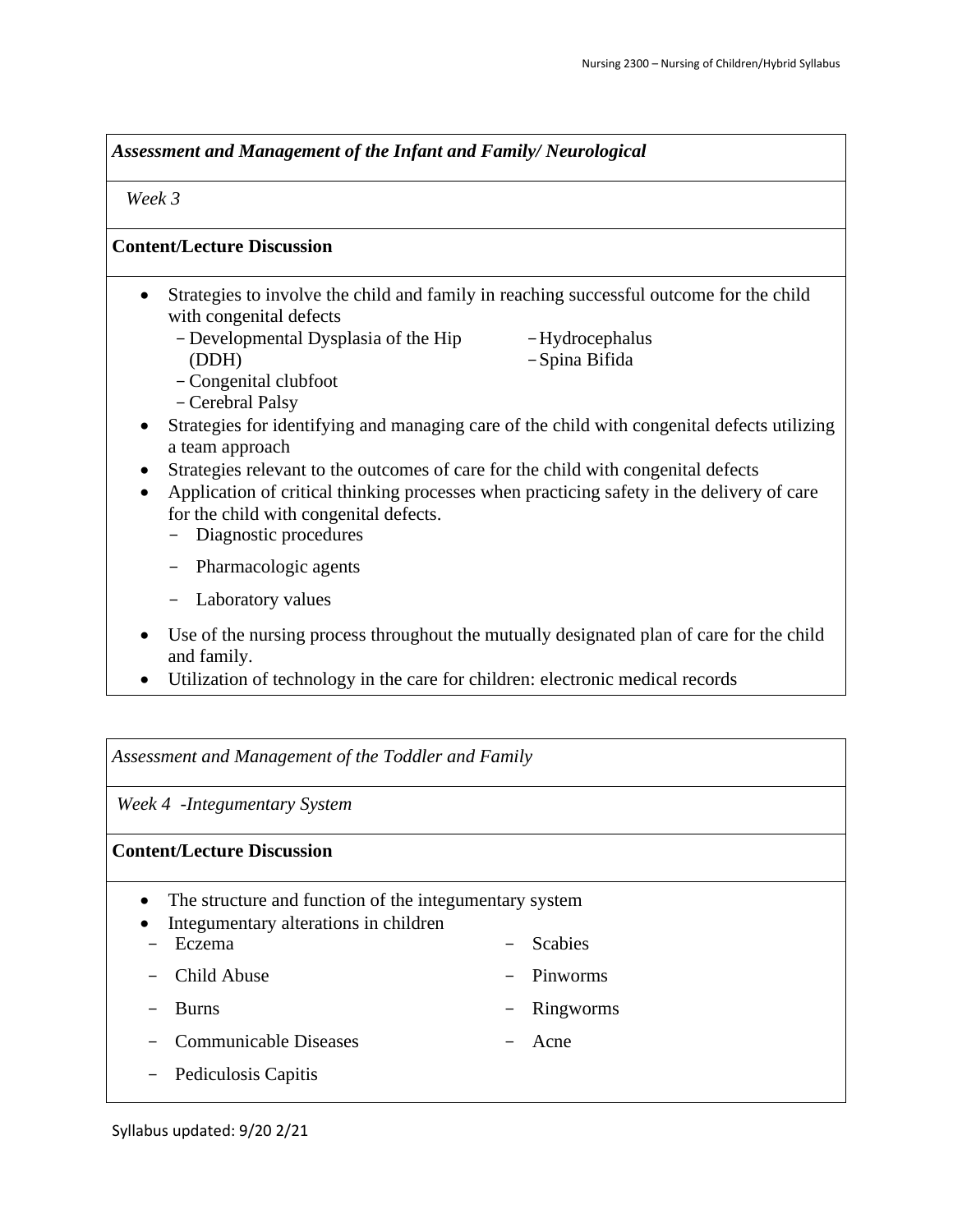*Assessment and Management of the Toddler and Family*

*Week 4 -Integumentary System*

- Strategies for identifying and managing care of the child with integumentary alterations utilizing a team approach
- Strategies relevant to the outcomes of care for the child with integumentary alterations
- Application of critical thinking processes when practicing safety in the delivery of care for the child with integumentary related needs
	- Diagnostic procedures
	- Pharmacologic agents
	- Laboratory values
- Use of the nursing process throughout the mutually designated plan of care for the child and family
- Utilization of technology in the care for children: electronic medical records

*Assessment and Management of the school-age child* 

*Hematological and Immunological Disorders* 

- The structure and function of hematologic and immunologic systems
- Alterations in the hematologic and immunologic systems
- Iron Deficiency Anemia - Sickle Cell Anemia - Thalessemia - Leukemia
- Hemophilia
- 
- Rheumatic Fever
	- HIV
- Strategies for identifying and managing care of the child with hematological and immunological complications utilizing a team approach.
- Strategies relevant to the outcomes of care for the child with hematological and immunological alterations.
- Application of critical thinking processes when practicing safety in the delivery of care for the child with hematological and immunological related needs.
	- Diagnostic procedures
	- Pharmacological agents
	- Laboratory values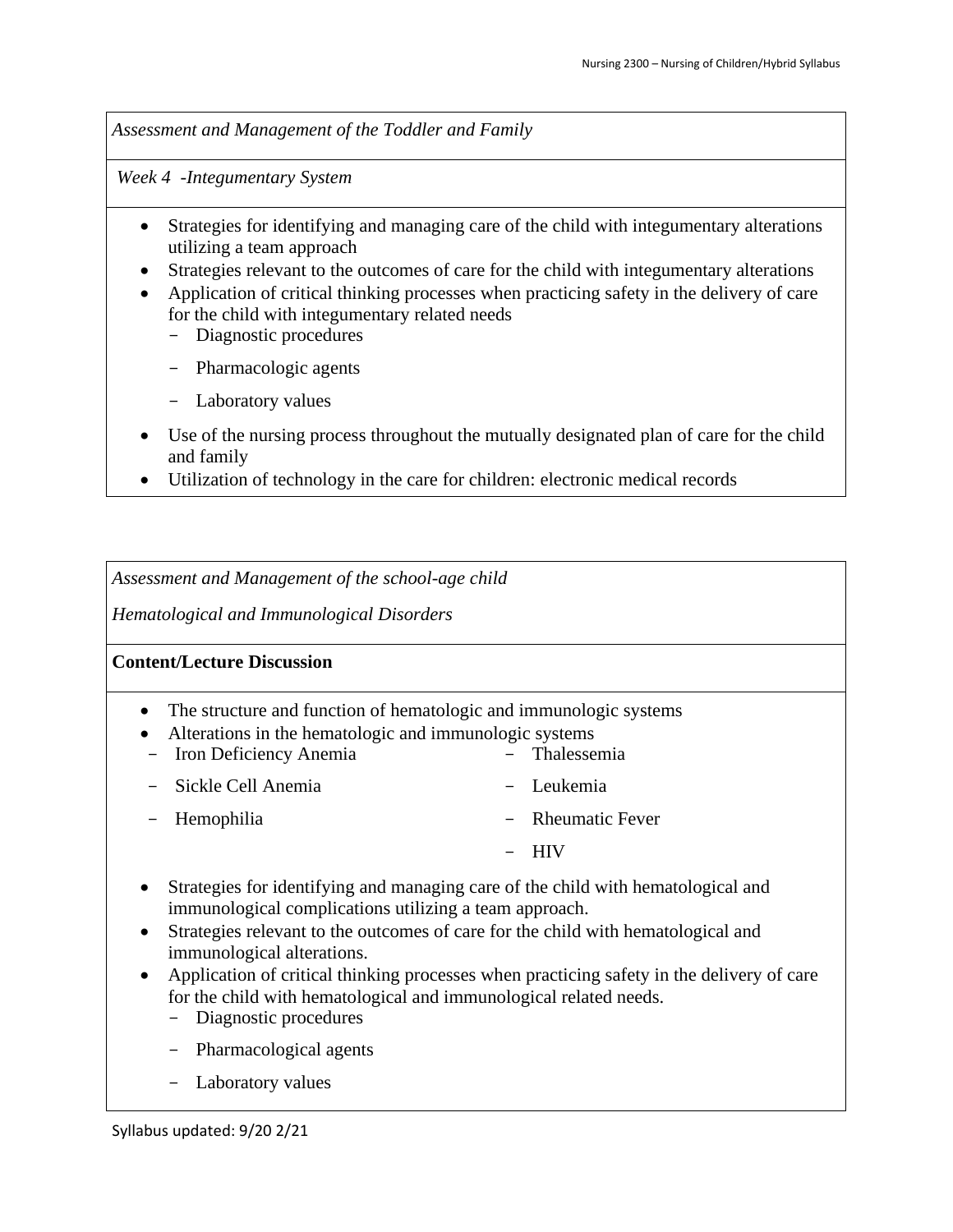*Assessment and Management of the school-age child* 

*Hematological and Immunological Disorders* 

- Use of the nursing process throughout the mutually designated plan of care for the child and family.
- Utilization of technology in the care for children: electronic medical records

*Assessment and Management of the Adolescent and Family*

*Week 5 –Genitourinary and Musculoskeletal Systems*

- The structure and function of genitourinary system
- Alterations in the genitourinary system in children
- UTI - Acute Glomerulonephritis
- Nephrotic Syndrome - Wilms Tumor
- The structure and function of musculoskeletal system
- Alterations in the musculoskeletal system in children
- Legg-Calve-Perthes Diseases
- Slipped Femoral Epiphysis
- Scoliosis
- Strategies for identifying and managing care of the child with genitourinary and musculoskeletal complications utilizing a team approach
- Strategies relevant to the outcomes of care for the child with genitourinary and musculoskeletal alterations.
- Application of critical thinking processes when practicing safety in the delivery of care for the child with genitourinary and musculoskeletal related needs.
	- Diagnostic procedures
	- Pharmacologic agents
	- Laboratory values
- Use of the nursing process throughout the mutually designated plan of care for the child and family.
- Utilization of technology in the care for children: electronic medical records.